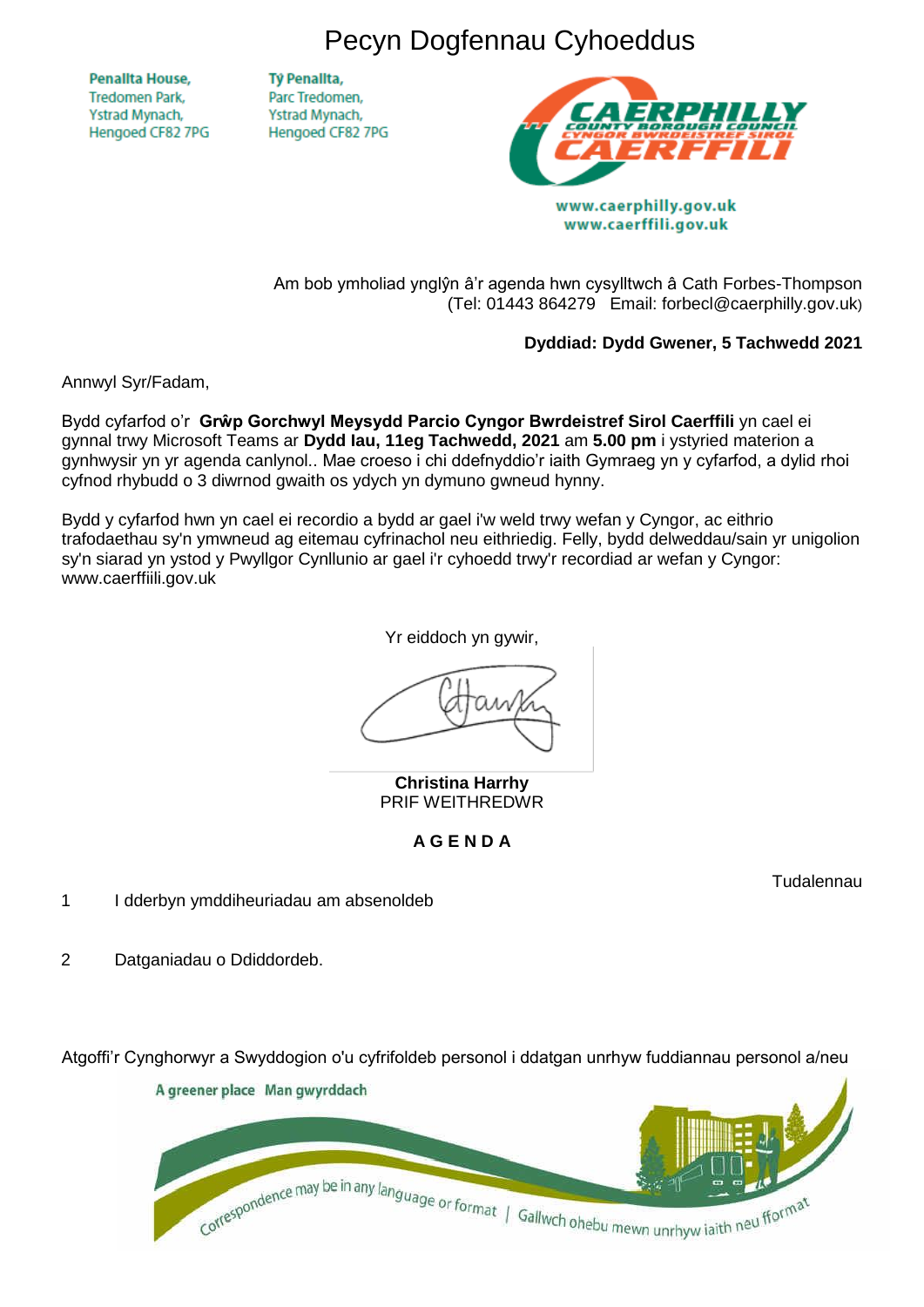niweidiol mewn perthynas ag unrhyw eitem o fusnes ar yr agenda hwn yn unol â Deddf Llywodraeth Leol 2000, Cyfansoddiad y Cyngor a'r Cod Ymddygiad ar gyfer Cynghorwyr a Swyddogion.

I gymeradwyo a llofnodi'r cofnodion canlynol:-

3 Grwp Gorchwyl Meysyd Parcio Cyngor Bwrdeistref Sirol Caerffilli 20fed Hydref 2021.

 $1 - 4$ 

I dderbyn ac ystyried yr adroddiad(au) canlynol:-

4 Sesiwn Casglu Tystiolaeth.

#### **Cylchrediad:**

Cynghorwyr D.W.R. Preece (Cadeirydd), J.E. Roberts, B. Owen, A. Hussey, Ms P. Leonard, J. Ridgewell (Is Gadeirydd) a W. Williams,

Aelodau Cyfetholedig: N. Dix, S. Morgan, J. Taylor a G. Simmonds.

Aelod Cabinet Cynghorydd Perthnasol Cynghorwyr J. Pritchard

#### A Swyddogion Priodol.

#### **SUT FYDDWN YN DEFNYDDIO EICH GWYBODAETH**

Bydd yr unigolion hynny sy'n mynychu cyfarfodydd pwyllgor i siarad/roi tystiolaeth yn cael eu henwi yng nghofnodion y cyfarfod hynny, weithiau bydd hyn yn cynnwys eu man gweithio neu fusnes a'r barnau a fynegir. Bydd cofnodion o'r cyfarfod gan gynnwys manylion y siaradwyr ar gael i'r cyhoedd ar wefan y Cyngor ar www.caerffili.gov.uk. ac eithrio am drafodaethau sy'n ymwneud ag eitemau cyfrinachol neu eithriedig.

Mae gennych nifer o hawliau mewn perthynas â'r wybodaeth, gan gynnwys yr hawl i gael mynediad at wybodaeth sydd gennym amdanoch a'r hawl i gwyno os ydych yn anhapus gyda'r modd y mae eich gwybodaeth yn cael ei brosesu.

Am wybodaeth bellach ar sut rydym yn prosesu eich gwybodaeth a'ch hawliau, ewch i'r Hysbysiad Preifatrwydd Cyfarfodydd [Pwyllgor Llawn](http://www.caerffili.gov.uk/Pwyllgor/Preifatrwydd) ar ein gwefan neu cysylltwch â Gwasanaethau Cyfreithiol drwy e-bostio griffd2@caerffili.gov.uk neu ffoniwch 01443 863028.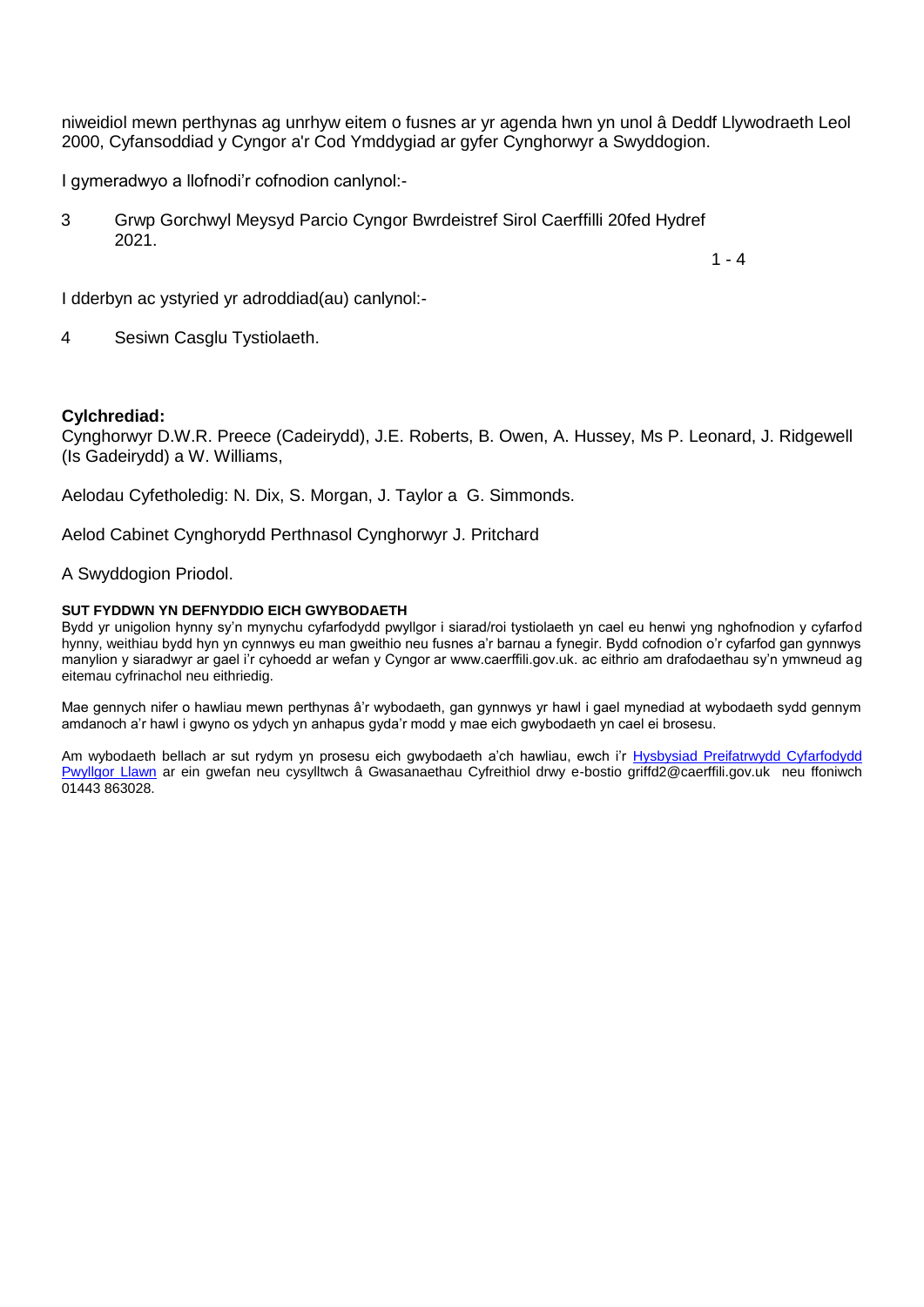

# **CAERPHILLY COUNTY BOROUGH COUNCIL CAR PARKS TASK AND FINISH GROUP**

## **MINUTES OF THE MEETING HELD REMOTELY ON WEDNESDAY 20TH OCTOBER AT 5.00 P.M.**

# PRESENT:

Councillor J. Ridgewell – Vice Chair

Councillors:

A. Hussey, P. Leonard, B. Owen, J. Roberts, J. Roberts and W. Williams

Co-opted Members Councillors:

N. Dix, S. Morgan, G. Simmonds and J Taylor

Together with:

C. Forbes-Thompson (Scrutiny Manager), C.Campbell, (Transportation Engineering Manager) D. Smith (Principal Engineer – Traffic Management) and Cllr J. Pritchard (Deputy Leader and Cabinet Member for Infrastructure and Property) observing.

# **1. TO APPOINT A CHAIR AND VICE-CHAIR FOR THE ENSUING YEAR**

Nominations were sought in respect of the position of chair of the task and finish group. It was moved and seconded that Councillor Denver Preece be appointed as Chair of the Caerphilly.

County Borough Council Car Parks Task and Finish Group and by a show of hands this was agreed.

RESOLVED that Councillor Denver be appointed Chair of the County Borough Council Car Parks Task and Finish Group.

Nominations were sought in respect of the position of Vice Chair of the task and finish group. It was moved and seconded that Councillor John Ridgewell be appointed as Vice Chair of the County Borough Council Car Parks Task and Finish Group and by a show of hands this was agreed. **Eitem Ar Yr Agenda 3**<br> **Eitem Ar Yr Agenda 3**<br> **EFING HELD REMOTELY ON**<br> **EFING HELD REMOTELY ON**<br> **EFING HELD REMOTELY ON**<br> **PRESENT:**<br>
PRESENT:<br>
Ridgewell – Vice Chair<br>
Councillors:<br>
<br>
Ridgewell – Vice Chair<br>
Souncillor

RESOLVED that Councillor John Ridgewell be appointed Vice Chair of the County Borough Council Car Parks Task and Finish Group.

# **2. APPOINTMENT OF CO-OPTED MEMBERS**

Expressions of interest were received from councillors not on the respective scrutiny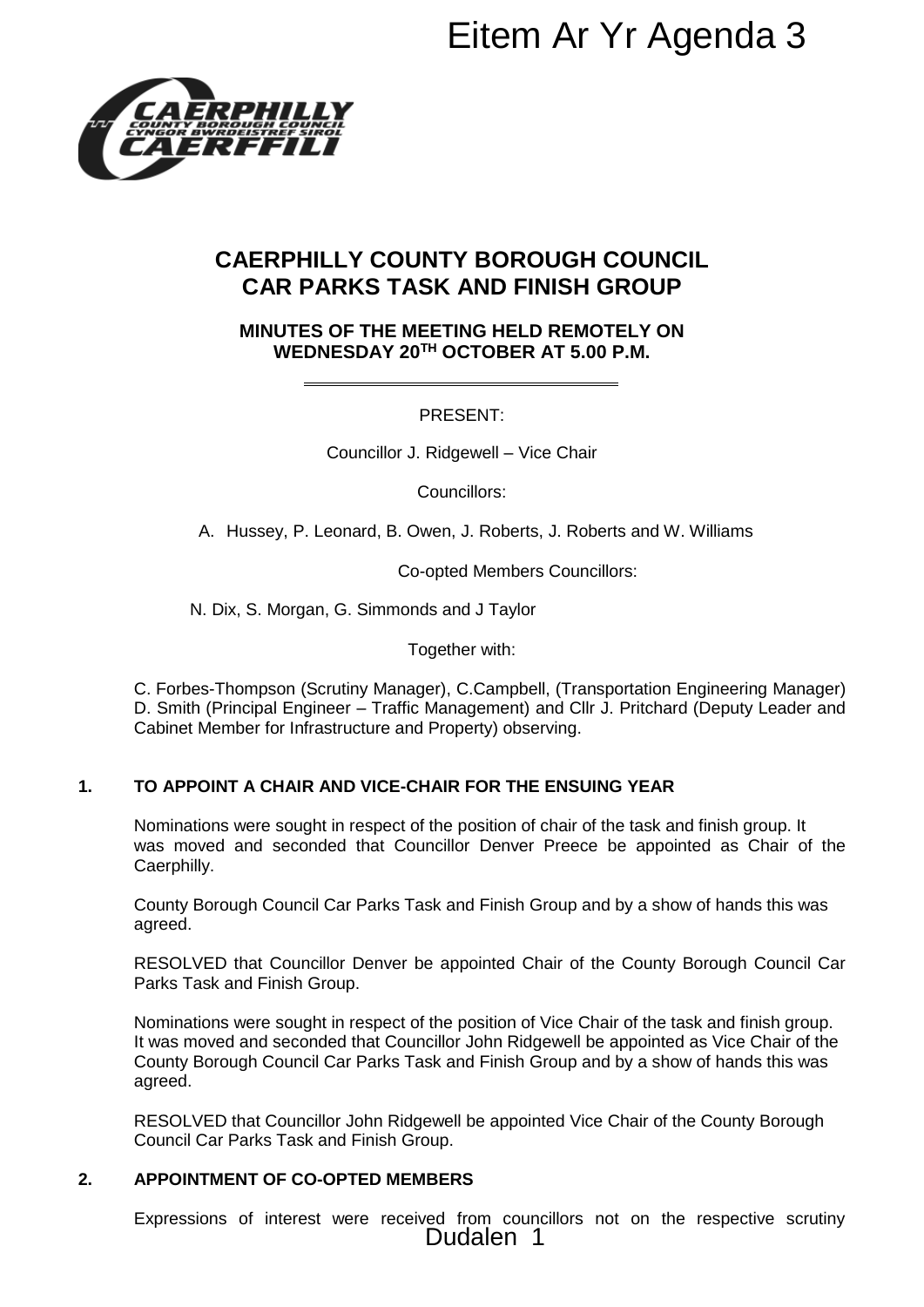committees, that established this task and finish group. In view of number of places filled by members from the parent scrutiny committees, there are spare places. The Members who had expressed an interest have particular knowledge and skills that would be of benefit to the group. The group were therefore asked to accept the following councillors as co-opted members:

Councillor N. Dix Councillor S. Morgan Councillor G. Simmonds Councillor J. Taylor

It was moved and seconded that all four Members be appointed as co-opted members of the task and finish group, and by a show of hands this was unanimously agreed.

RESOLVED that Councillor N. Dix, Councillor S. Morgan, Councillor G. Simmonds and Councillor J. Taylor be appointed as co-opted members of the task and finish group.

Clarification was sought whether co-opted members would have voting rights. Members were advised that task and finish groups tend to operate by reaching a consensus. However, if required, it was confirmed from advice sought from the Monitoring Officer, that co-opted members would be entitled to vote.

#### **3. TO RECEIVE APOLOGIES FOR ABSENCE**

Apologies for absence were received from Councillor D. Preece and J. Taylor.

#### **4. DECLARATIONS OF INTEREST**

No declarations of interest were declared.

### **5. TERMS OF REFERENCE AND METHODOLOGY FOR REVIEW.**

The Scrutiny Manager advised Members that the task and finish group had been re-convened to specifically look at parking charges in town centres. The group were reminded that parking charges had been suspended until September 2022 due to the Covid-10 pandemic with the aim to encourage people to visit the high streets.

Therefore, it was suggested that the terms of reference should be 'to review town centre car parking charges in view of the effects of the pandemic on the high street economy'

The group discussed how they would approach the review and what information would be needed. This had been discussed at a meeting of Council when it suggested that the task and finish group re-convene.

Cabinet have also considered a report on car parking at the Twyn, Caerphilly and the rear of High Street, Blackwood at its meeting on the 13<sup>th</sup> October 2021. Cabinet agreed that any changes are considered by the task and finish group.

The group debated how it will need to consider the pros and cons of free parking, alongside the impact, costs against the loss of income, staffing consequences, the Council's policies e.g. climate emergency declaration and promoting the greater use of public transport. The views of businesses in the main towns and it was suggested that members undertake site visits. Agreement was reached that the group will only consider car parks the main towns of eh county borough.

# Dudalen 2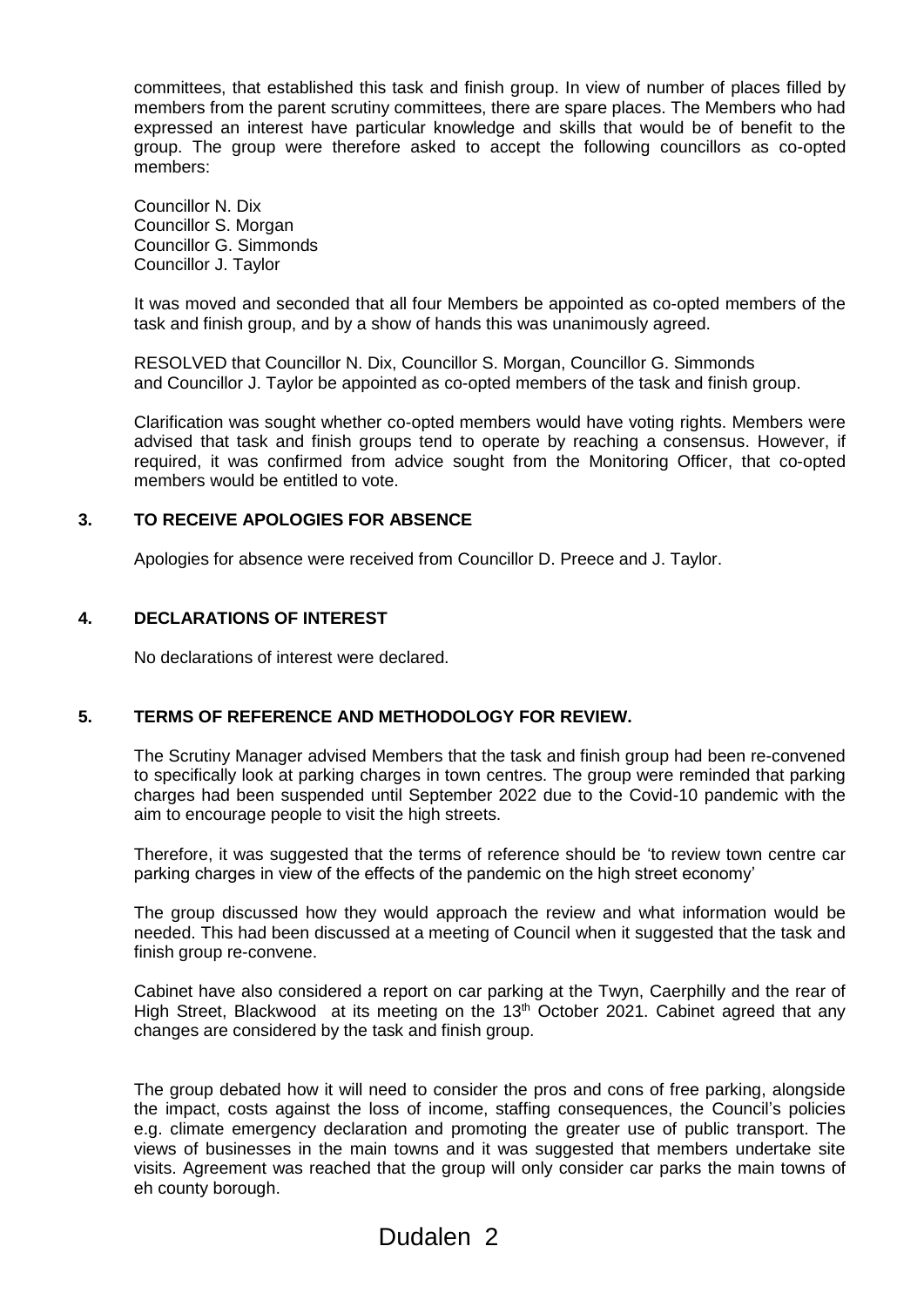A member having looked at the Welsh Government commissioned research on this subject across Wales, suggested that they should compare with the situation in Newport and Cwmbran. This is because Newport charges for parking and Cwmbran doesn't. When the high street in Newport has suffered considerable whereas Cwmbran has not. Some Members felt that it would be difficult to compare towns in Caerphilly with either Newport or Cwmbran because of the parking infrastructure is quite different.

It was moved and seconded that that towns outside the Caerphilly county borough towns would not be included in the review. By a show of hands this was agreed.

RESOLVED that towns outside the Caerphilly county borough towns would not be included in the review.

Members discussed whether park and ride car parks should be included and it was stated that this is something outside the terms of reference already agreed. In addition, Park and Ride will be a matter for future consideration with Transport for Wales.

It was moved and seconded that this review will not include park and ride car parks. By a show of hands this was agreed

RESOLVED that this review will not include park and ride car parks.

Members highlighted the comparative income from car parks in Blackwood compared to other main towns, before charges were suspended. Members were advised that the reason that Blackwood had previously raised more income was because it has considerably more car parks than other towns.

It was suggested that a charges v income comparison is needed. A member felt that charges if applied should be the same across the county borough whereas another felt that the individual towns are not comparable, and it isn't about splitting the costs across the county borough. Another member advised that this had already been considered by the Joint Scrutiny committee, and Cabinet had accepted their recommendation for equality of charging across the town centre car parks Members considered that the group needs meaningful data on the effectiveness of parking charges on the vibrancy of the towns.

The group views were summarised so far with the group agreeing to concentrate on the main towns: Bargoed, Blackwood, Caerphilly, Newbridge, Risca and Ystrad Mynach.

To consider if the group will carry out a survey of Businesses in town centres to gather views on whether fee car parking has had a beneficial impact on the economy of the high street.

To review existing research on free parking, 2 hour free parking etc. options.

Task and Finish Group Members to carry out independent visits to car parks and liaise with Scrutiny Manager.

To receive an update on impact of the suspension of parking charges to include loss of income, staffing implications and costs to run the car parks, including possible impact on grant funding.

Members agreed that when the group ware considering options for car parking charges the potential effect on public transport would need to be considered.

A member stated that they want to see charging equity across the county borough. Members were reminded that the last report of the group had recommended that parking charges were the same in all car parks. The group were advised that equality and equity are different issues, and the group will need to be clear on what they are aiming to achieve. It is also

# Dudalen 3